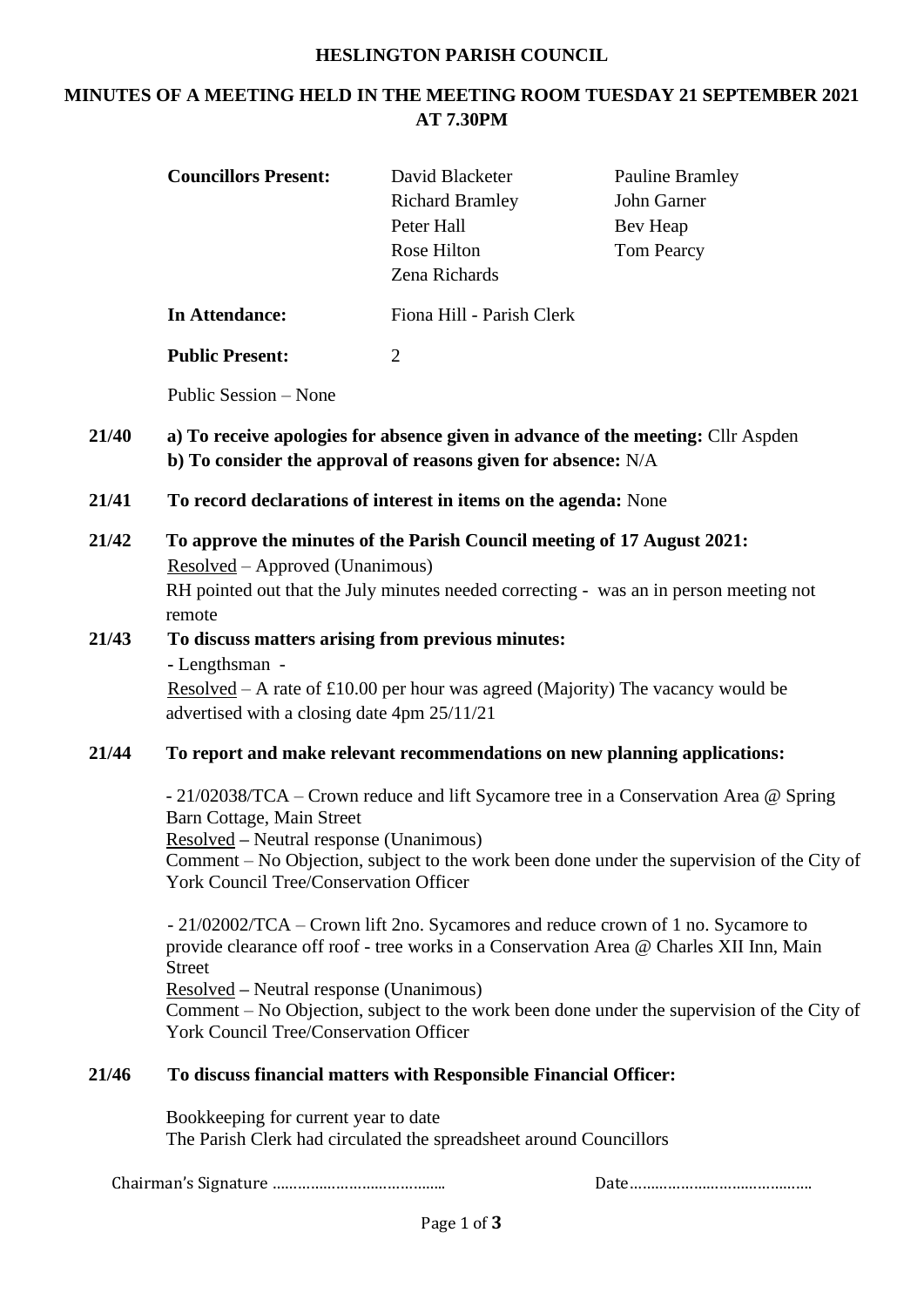Financial Management - Internal Controls Checks These were conducted and everything found to be in order.

Payment Approval

|                 | r a yment i rpprovai  |             |                |             |        |
|-----------------|-----------------------|-------------|----------------|-------------|--------|
| $\sim$          | Parish Clerk Salary   |             |                | <b>Bacs</b> |        |
| $\sim 10^{-11}$ | Parish Clerk Expenses |             | £92.71         | 001889      |        |
|                 | <b>HMRC</b>           | <b>PAYE</b> | £226.00        | 001890      |        |
|                 |                       | YEF         | Subscription   | £10.00      | 001891 |
|                 |                       | Post Office | Postage Stamps | £7.92       | 001892 |
|                 |                       |             |                |             |        |

### **21/47 To receive reports from representative of outside bodies as follows:**

Ward Councillors - Cllrs Blacketer/Bramley had attended the recent Ward Team meeting. There is a small amount of monies left, which will be split between Fulford and Heslington. Cllr Bramley would meet with Cindy Benton to view/photograph Field Lane footpath. Widening the footpath near Heslington Hall, is now going to be a much bigger job, incorporating a cycle track.. The Meeting Room footpath was still been looked at. Cllr Aspden had been asked for a timescale for both jobs.

North Yorkshire Police – Report at end of minutes

Heslington East Community Forum – The University would arrange one if the PC desired

Good Neighbourhood Forum – Cllrs Bramley/Hall attended the meeting on 16Sep21 and gave a summary of maters discussed. Minutes will be circulated when received.

Ouse and Derwent Drainage Board - NTR

Sportsfield - Cllr Pearcy gave an update on current issues. He asked if the Lengthsperson could walk the field twice a week to pick up litter. To cover this, Cllrs agreed to employ the Lengthsperson for one hour extra a week -13.5 hrs.

York Environment Forum – Cllr Hilton reported that it was currently Environment Week

Alms Houses – Cllr Richards reported there will be a meeting next week.

The Meeting Room – Cllr Garner said bookings were going well. Covid precautions were being encouraged.

#### **21/48 To discuss/agree actions with long-standing matters:**

Appearance of village:

- NatWest Bank bin removals – No response received/would keeping a watching brief

- School Lane sign – Now in situ

- Village entry sign – Cllr Pearcy reported repaired, just to return to site

- Tally Alley – Cllr Garner would speak to the public house landlady, as hedge has been cut back, but not quite enough

- Benches – Ward grant applied towards refurbishing 3 benches Highway Matters –

- Cycle Racks – Cllr Bramley was trying to obtain an update from CYC City of York Council

Chairman's Signature ………………………………….. Date……………………………………. - Article 4 (2) Direction – The Parish Clerk would obtain an update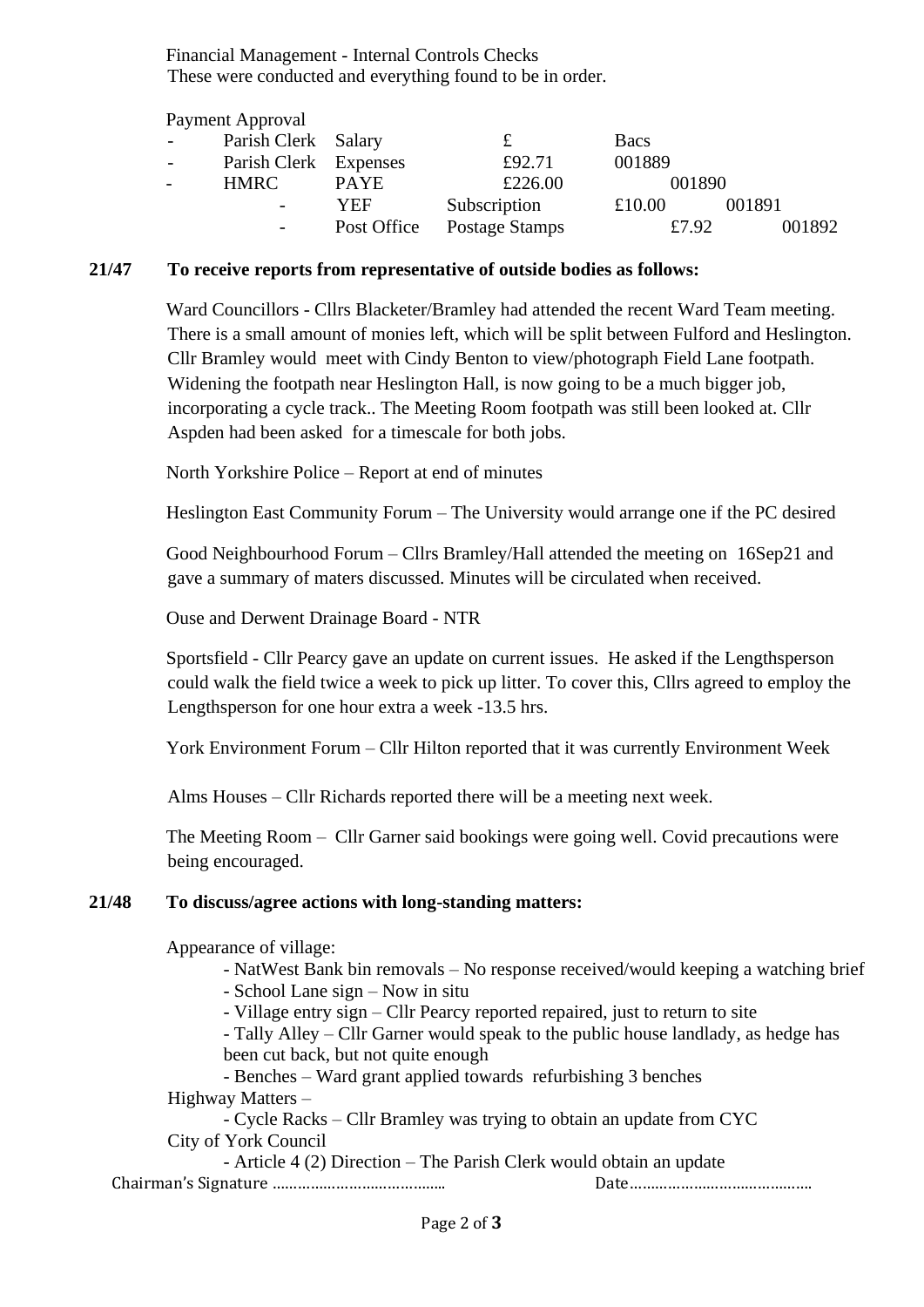- Neighbourhood Plan – \*the members of the working group would be invited to assist with the continued work .\*the Clerk would contact Strensall & Huntington Clerk's to find out which Consultants used \* option for consultant input; to invite the consultant to quote for (i) redrafting NP text to address the examiner's issues so that the deleted policies 'are viable' and (ii) strengthening the NP text where required. \* NP grant remaining monies need to be returned in order to apply for new grant - the clerk informed councilors that she would not be able to complete accounts for NPWG and submit finance form to repay surplus before Oct meeting.

# - Local Plan – NTR

### - University of York

- Antisocial Behaviour – Cllrs Bramley/Heap reported on their meeting with Stephen Talboys., 2 other members of the University Executive Committee and a Holmefield resident.- 06/09/21. The University agreed , for at least the first few weeks, to up the patrols around Main St and Holmefield , for Security to patrol on foot the University Sportsfield path ;for the students to be met off the night buses and reminded to walk quietly back to residences.

A follow-up meeting is proposed to monitor how successful the measures worked. The University were asked to consider, in future, if Halifax College could revert back to families, overseas students.

### - Communication

- Website – this is up to date

- Broadband – NTR

- Newsletter – Cllr Hall was thanked for the latest edition which could go to publication.

# **21/49 To discuss correspondence received by the council:**

- YLCA emails had been circulated around Parish Councillors

- Yorkshire Marathon information had been circulated around Parish Councillors. Information would go on the website and noticeboard.

#### **21/50 To receive matters raised by members:**

The cycle route between Wheldrake and York.

Cllrs felt they were not being kept up to date ; it very important that , as our Ward Councillor and Council representative, to have a discussion with Cllr Aspden. The Chair was asked to write to Cllr Aspden to attend the next PC meeting regarding proposals.

# **21/51 To confirm the details of the next meeting:**

19Oct21, 16Nov21, 21Dec21, 18Jan22, 15Feb22, 15Mar22, 19Apr22, 17May22, 21Jun22, 19Jul22, 16Aug22, 20Sep22, 18Oct22, 15Nov22, 20Dec22